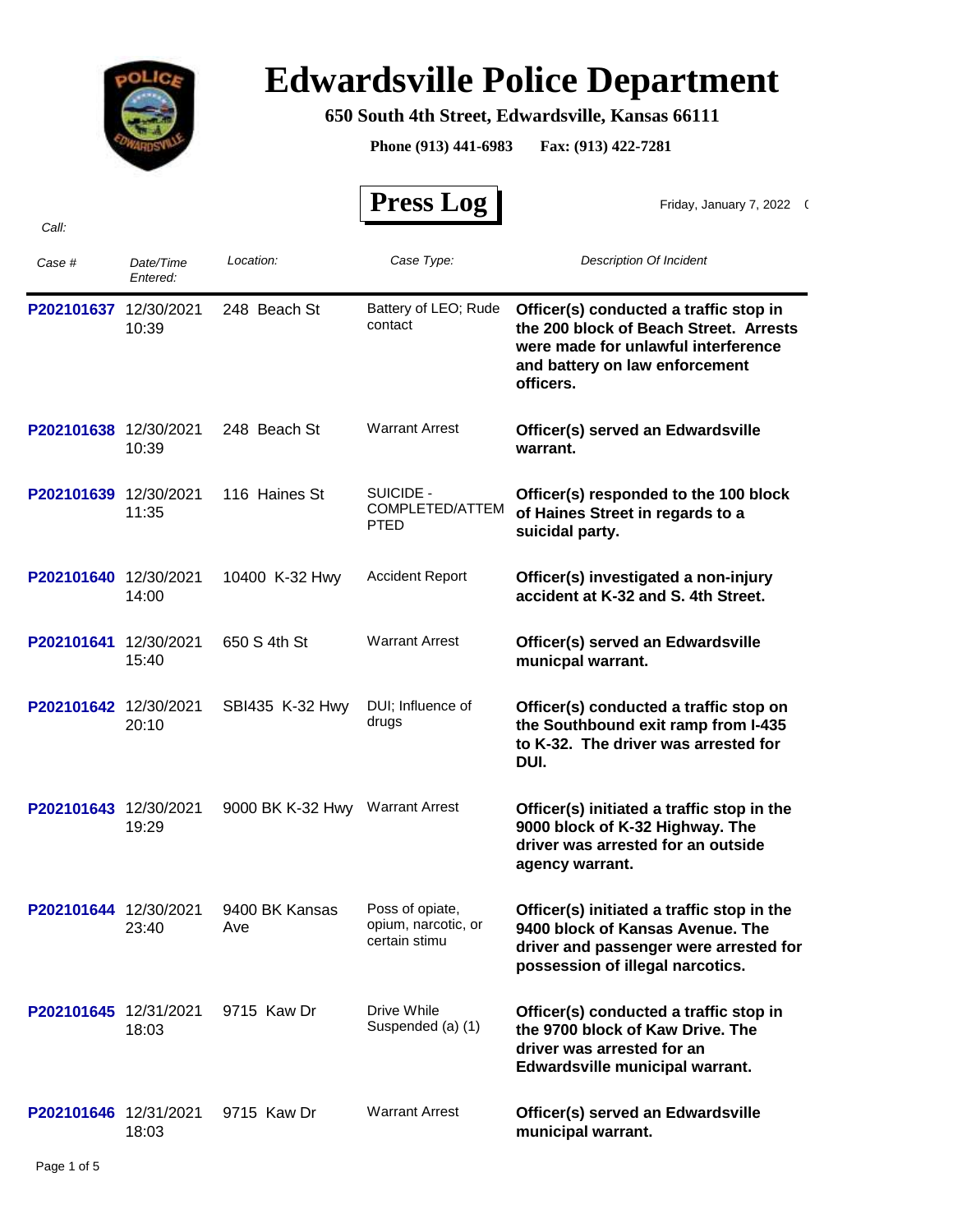## **Press Log**

| Case #                | Date/Time<br>Entered: | Location:                  | Case Type:                                              | <b>Description Of Incident</b>                                                                                                                    |
|-----------------------|-----------------------|----------------------------|---------------------------------------------------------|---------------------------------------------------------------------------------------------------------------------------------------------------|
| P202101647            | 12/31/2021<br>20:30   | 1435 170 Hwy               | Possession of<br>marijuana                              | Officer(s) conducted a traffic stop on I-<br>435 near I-70. The driver was arrested<br>for possession of marijuana.                               |
| P202101648 12/31/2021 | 21:16                 | SBI435 Woodend<br>Rd       | Possession of<br>marijuana                              | Officer(s) conducted a traffic stop at I-<br>435/Woodend Road. Four individuals<br>were taken into custody for minor in<br>possession of alcohol. |
| P202101649 12/31/2021 | 23:02                 | 11000 K-32 Hwy             | DUI; blood or breath<br>.08 or higher                   | Officer(s) conducted a traffic stop in<br>the 11000 block of K-32 Highway. The<br>driver was arrested for DUI.                                    |
| P202200001            | 1/1/2022<br>0:02      | 1435 Kansas Ave            | Unlawful possession<br>drug precursors drug<br>parapher | Officer(s) initiated a traffic stop at<br>Interstate 435 and Interstate 70. The<br>driver was arrested for possessing<br>drug paraphernalia.      |
| P202200002 1/1/2022   | 15:30                 | 300 S 94th St              | <b>Accident Report</b>                                  | Officer(s) located an unoccupied<br>vehicle in a ditch in the 300 block of S.<br>94th Street.                                                     |
| P202200003            | 1/1/2022<br>20:39     | 10350 Riverview<br>Ave     | <b>UNATTENDED</b><br><b>DEATH</b>                       | Officer(s) investigated an unattended<br>death in the 10300 block of Riverview<br>Avenue.                                                         |
| P202200004 1/2/2022   | 12:30                 | 1400 BK<br>Edwardsville Dr | <b>Accident Report</b>                                  | Officer(s) were dispatched to the 1400<br>block of Edwardsville DR for a traffic<br>accident.                                                     |
| P202200005 1/3/2022   | 2:09                  | 700BK S 102nd St           | <b>TOW REPORT</b>                                       | Officer(s) towed an abandoned vehicle<br>in the 700 block of S102nd St.                                                                           |
| P202200006 1/3/2022   | 3:35                  | 100BK N 102nd St           | <b>TOW REPORT</b>                                       | Officer(s) were dispatched to the 100<br>block of N 102nd Street to investigate<br>an abandoned vehicle.                                          |
| P202200007 1/3/2022   | 4:31                  | 1435 Swartz Rd             | TOW REPORT                                              | Officer(s) initiated a traffic stop on I-<br>435 at Swartz Road. A vehicle was<br>towed from the scene.                                           |
| P202200008 1/3/2022   | 9:45                  | 47 Newton St               | Code Violation -<br><b>Environmental Code</b>           | The CSO inspected prohibited<br>conditions in the 100 block of Newton<br>Street.                                                                  |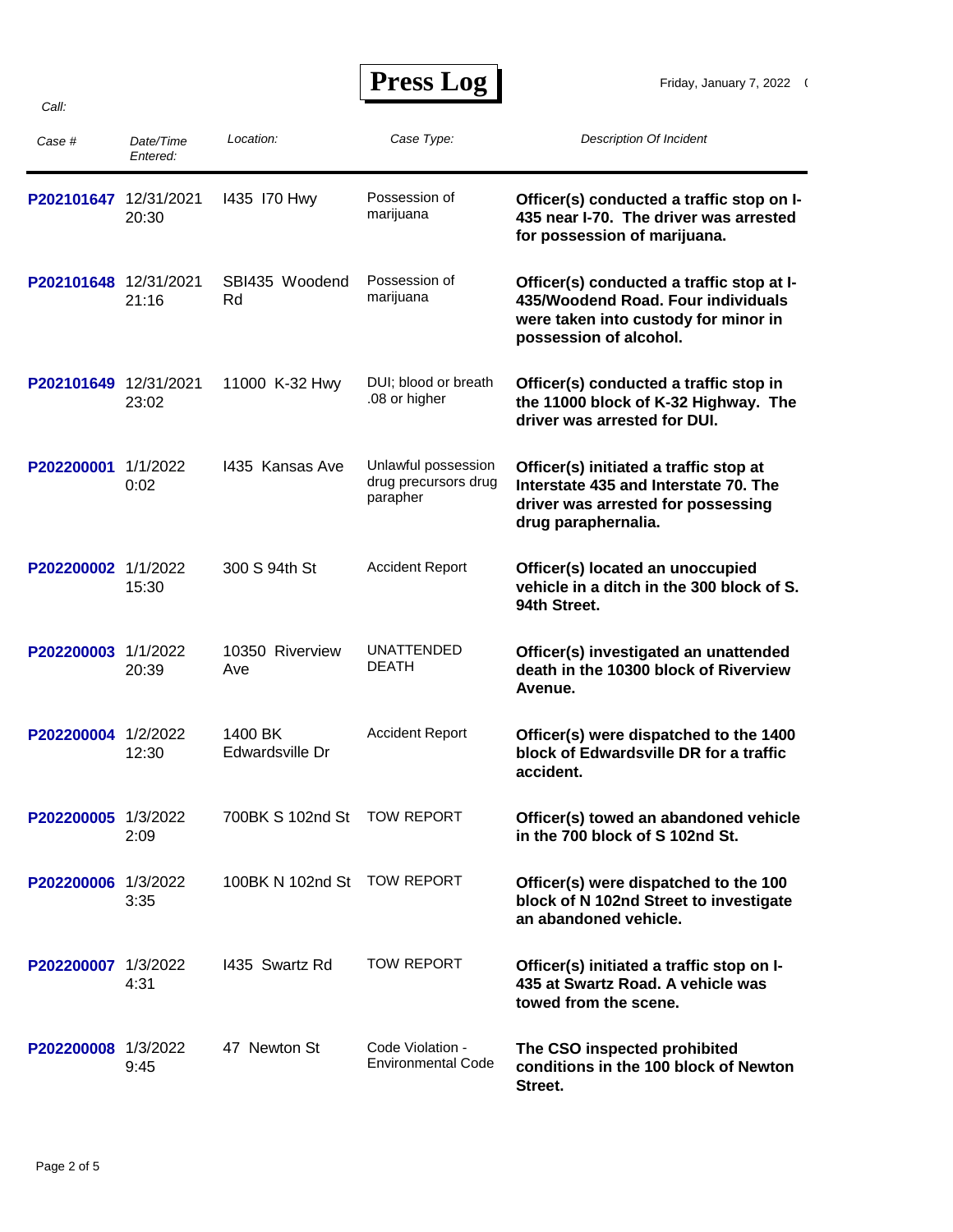*Call:*

 **Press Log** 

| Case #              | Date/Time<br>Entered: | Location:                   | Case Type:                                             | <b>Description Of Incident</b>                                                                                                                                                           |
|---------------------|-----------------------|-----------------------------|--------------------------------------------------------|------------------------------------------------------------------------------------------------------------------------------------------------------------------------------------------|
| P202200009          | 1/3/2022<br>11:28     | 10100 BK K-32<br><b>Hwy</b> | <b>TOW REPORT</b>                                      | Officer(s) initiated a traffic stop in the<br>10100 block of K-32 Highway. The<br>vehicle was towed.                                                                                     |
| P202200010 1/3/2022 | 12:40                 | 2600 S 98th St              | <b>TOW REPORT</b>                                      | Officer(s) conducted a traffic stop in<br>the 2600 block of S. 98th Street. The<br>vehicle was towed.                                                                                    |
| P202200011          | 1/3/2022<br>16:24     | 1435 K-32 Hwy               | Drive While<br>Suspended (a) (1)                       | Officer(s) initated a traffic stop on the<br>Southbound ramp to Interstate 435<br>from K-32 Highway. The driver was<br>arrested for driving with a suspended<br>license.                 |
| P202200012 1/3/2022 | 22:39                 | 9100 Woodend                | Possession of<br>marijuana                             | Officer(s) conducted a traffic stop in<br>the 9100 block of Woodend Rd. The<br>driver was arrested for possession of<br>marijuana.                                                       |
| P202200013 1/4/2022 | 1:12                  | 9000 BK K-32 Hwy            | DUI; Influence of<br>drugs                             | Officer(s) conducted a traffic stop in<br>the 9000 blk of K-32 Highway. The<br>driver was taken into custody for<br>possession of marijuana and driving<br>under the influence of drugs. |
| P202200014 1/4/2022 | 12:00                 | 9000 Woodend                | Fleeing or eluding a<br><b>LEO</b>                     | Officer(s) attempted a traffic stop in<br>the 9000 block of Woodend Road. The<br>vehicle fled from officer(s).                                                                           |
| P202200015 1/4/2022 | 13:40                 | 1435 Holliday Dr            | Possession of<br>marijuana                             | Officer(s) conducted a traffic stop on I-<br>435 at Holliday Drive. The driver was<br>arrested for possession of a controlled<br>substance.                                              |
| P202200016 1/4/2022 | 15:10                 | 9911 Woodend                | Drive While<br>Suspended (a) (1)                       | Officer(s) conducted a traffic stop in<br>the 9900 block of Woodend Road. The<br>driver was arrested for driving while<br>suspended.                                                     |
| P202200017 1/4/2022 | 16:34                 | 1435 Riverview<br>Ave       | Poss of stolen<br>property; Value less<br>than \$1,000 | Officer(s) conducted a traffic stop on I-<br>435 North of Riverview Avenue. The<br>driver was taken into custody for<br>being in possession of a stolen                                  |
| P202200018 1/4/2022 | 19:00                 | 9000 KAW Dr                 | <b>Warrant Arrest</b>                                  | Officer(s) initiated a traffic stop and<br>the driver was arrested for an active<br>warrant.                                                                                             |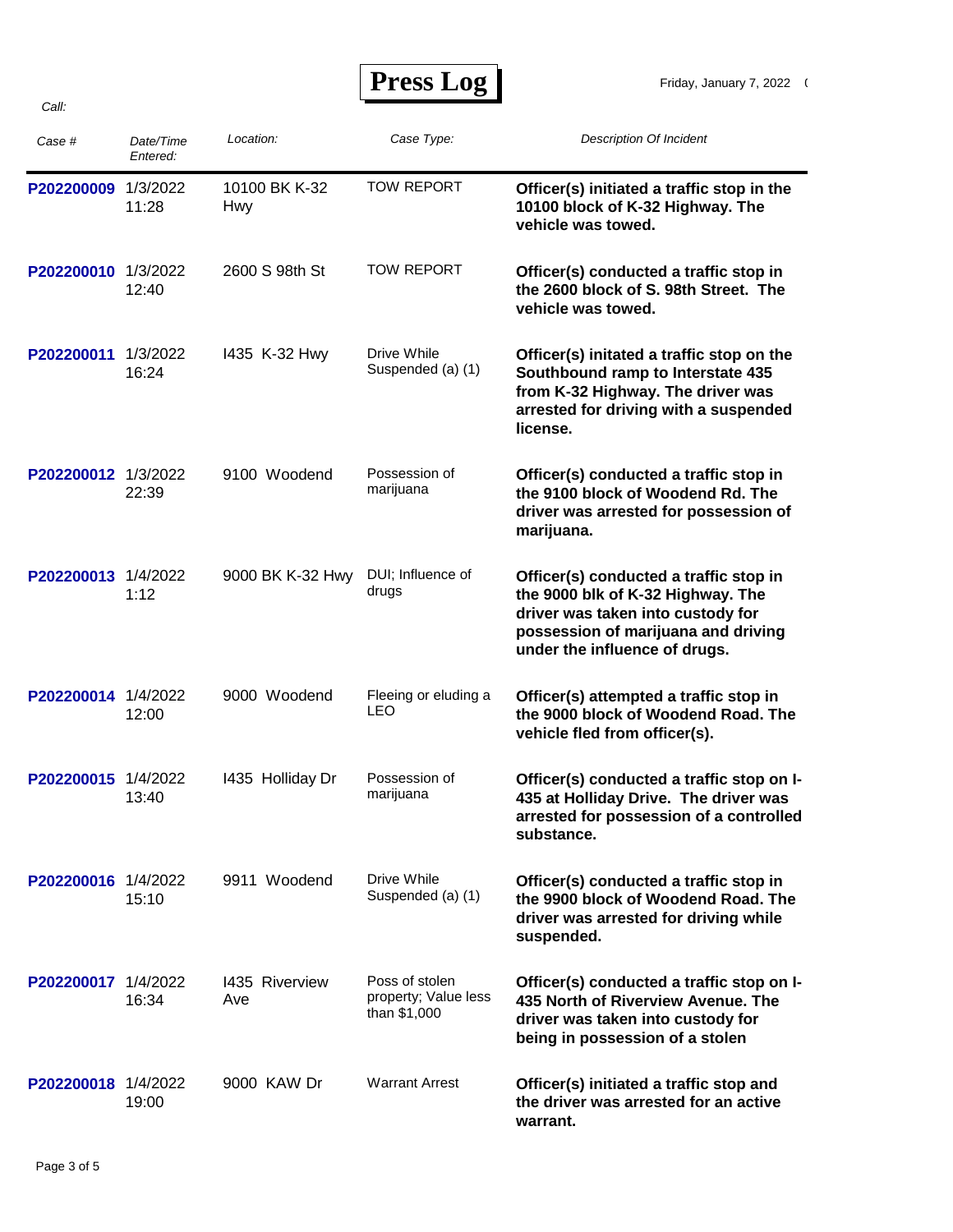| <b>Press Log</b> |  |
|------------------|--|
|------------------|--|

| Case #              | Date/Time<br>Entered: | Location:        | Case Type:                                     | Description Of Incident                                                                                                                            |
|---------------------|-----------------------|------------------|------------------------------------------------|----------------------------------------------------------------------------------------------------------------------------------------------------|
| P202200019 1/5/2022 | 2:01                  | 8900 BK K-32 Hwy | <b>TOW REPORT</b>                              | Officer(s) conducted a traffic stop in<br>the 8900 block of K-32 Highway and<br>towed the vehicle.                                                 |
| P202200020          | 1/5/2022<br>3:30      | 2600BK S 98th St | <b>Warrant Arrest</b>                          | Officer(s) initiated a traffic stop in the<br>2600 block of S. 98th Street. The driver<br>was taken into custody on a Johnson<br>Couty warrant.    |
| P202200021          | 1/5/2022<br>8:00      | 650 S 4th St     | <b>Warrant Arrest</b>                          | Officer(s) served a municipal warrant<br>at the police department.                                                                                 |
| P202200022 1/5/2022 | 9:00                  | 9701 Kaw Dr      | Code Violation -<br><b>Environmental Code</b>  | The CSO inspected prohibited<br>conditions in the 9700 block of Kaw<br>Drive.                                                                      |
| P202200023          | 1/5/2022<br>12:17     | 340 S 100th St   | Code Violation -<br><b>Environmental Code</b>  | The CSO inspected prohibited<br>conditions in the 300 block of<br>South100th Street.                                                               |
| P202200024 1/5/2022 | 15:17                 | 241 Mellott St   | Code Violation -<br><b>Environmental Code</b>  | The CSO inspected prohibited<br>conditions in the 200 Block of Mellott<br>Street.                                                                  |
| P202200025          | 1/5/2022<br>23:22     | 1435 K-32 Hwy    | Possession of<br>marijuana                     | Officer(s) initiated a traffic stop on<br>Southbound I-435 near K-32 Highway.<br>The driver was taken into custody for<br>possession of marijuana. |
| P202200026 1/6/2022 | 4:44                  | 200 BK White St  | <b>Curfew Violation</b>                        | Officer(s) were dispatched to the 200<br>block of White Street and issued a<br>trespass warning.                                                   |
| P202200027 1/6/2022 | 11:00                 | 9400 BK Kaw Dr   | Interference with<br>LEO; False<br>Information | Officer(s) conducted a traffic stop in<br>the 9400 block of Kaw DR. The driver<br>was arrested for Interference with Law<br>Enforcement.           |
| P202200028 1/6/2022 | 12:00                 | 1435 I-70 Hwy    | <b>Warrant Arrest</b>                          | Officer(s) conducted a traffic stop at I-<br>435 and Eastbound I-70. The driver<br>was arrested for an Edwardsville<br>warrant.                    |
| P202200029 1/6/2022 | 12:29                 | 9600 Woodend     | TOW REPORT                                     | Officer(s) conducted a traffic stop in<br>the 9600 block of Woodend Rd. The<br>vehicle was towed.                                                  |